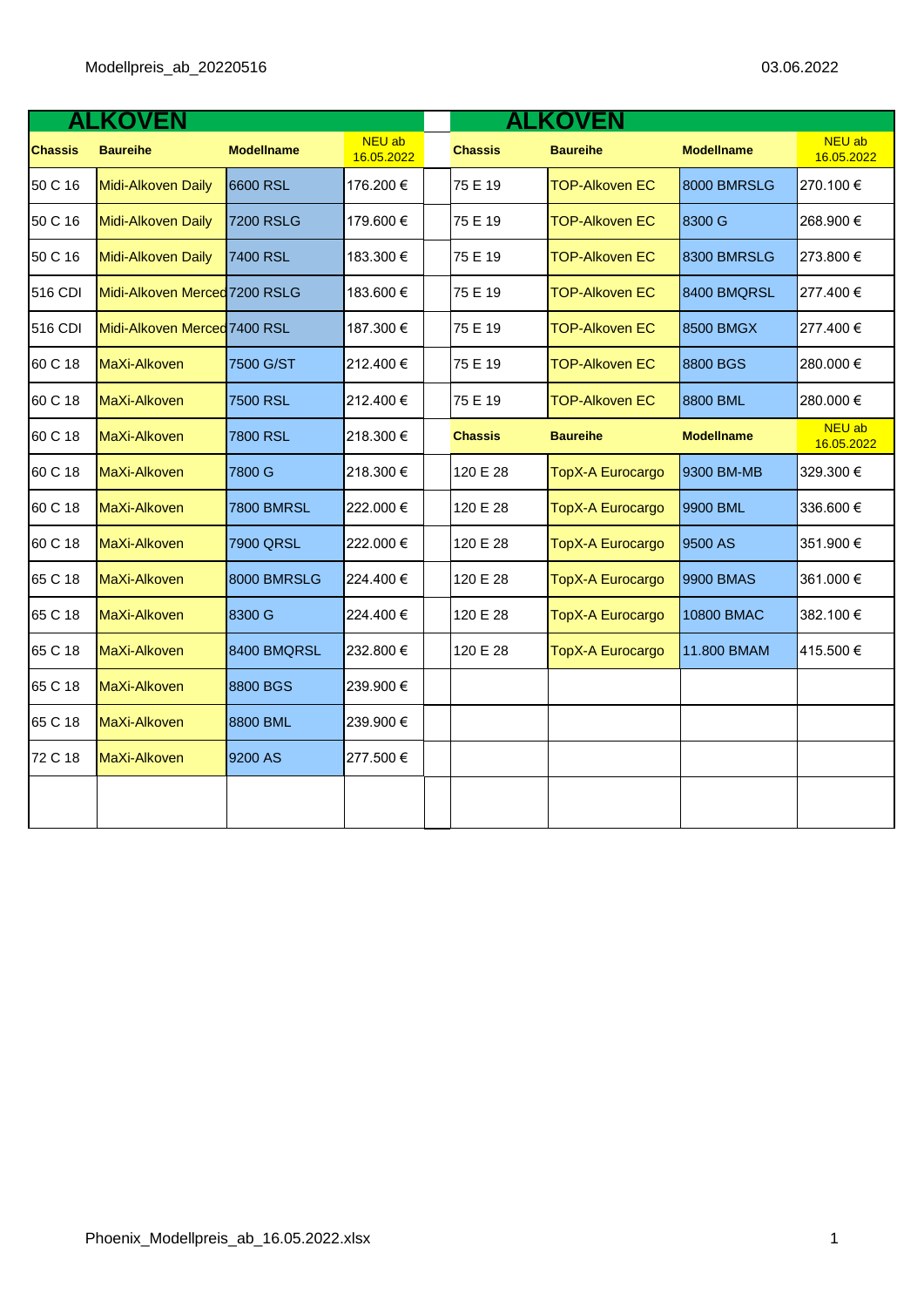|                | <b>LKOVEN</b>          |                   |                             |  | <b>ALKOVEN</b> |                   |                   |                      |  |
|----------------|------------------------|-------------------|-----------------------------|--|----------------|-------------------|-------------------|----------------------|--|
| <b>Chassis</b> | <b>Baureihe</b>        | <b>Modellname</b> | <b>NEU ab</b><br>16.05.2022 |  | <b>Chassis</b> | <b>Baureihe</b>   | <b>Modellname</b> | NEU ab<br>16.05.2022 |  |
| 8.220          | <b>TOP-Alkoven MAN</b> | 7900 RSL          | 305.600€                    |  | 12.290         | <b>TopX-A MAN</b> | 8800 BML          | 355.800€             |  |
| 8.220          | <b>TOP-Alkoven MAN</b> | <b>7900 RSLX</b>  | 305.600€                    |  | 12.290         | <b>TopX-A MAN</b> | 8900 BMQRSLG      | 358.800 €            |  |
| 8.220          | <b>TOP-Alkoven MAN</b> | 7900 QRSL         | 305.600€                    |  | 12.290         | <b>TopX-A MAN</b> | 9300 BM-MB        | 361.800€             |  |
| 8.220          | <b>TOP-Alkoven MAN</b> | 8000 BMRSLG       | 311.700 €                   |  | 12.290         | <b>TopX-A MAN</b> | 9900 BML          | 369.000 €            |  |
| 8.220          | <b>TOP-Alkoven MAN</b> | 8300 BMRSLG       | 315.300 €                   |  | 12.290         | <b>TopX-A MAN</b> | 9500 AS           | 384.400€             |  |
| 8.220          | <b>TOP-Alkoven MAN</b> | 8300 BMRSLG       | 315.300 €                   |  | 12.290         | <b>TopX-A MAN</b> | 9900 BMAS         | 393.300 €            |  |
| 8.220          | <b>TOP-Alkoven MAN</b> | 8300 G            | 310.400 €                   |  | 12.290         | <b>TopX-A MAN</b> | 10800 BMAC        | 414.500€             |  |
| 8.220          | <b>TOP-Alkoven MAN</b> | 8400 BMQRSL       | 318.900 €                   |  |                |                   |                   |                      |  |
| 8.220          | <b>TOP-Alkoven MAN</b> | 8500 BMRSLGX      | 318.900 €                   |  |                |                   |                   |                      |  |
| 8.220          | <b>TOP-Alkoven MAN</b> | 8600 BMQRSL       | 318.900 €                   |  |                |                   |                   |                      |  |
| 8.220          | <b>TOP-Alkoven MAN</b> | 8800 BGS          | 322.400 €                   |  |                |                   |                   |                      |  |
| 8.220          | <b>TOP-Alkoven MAN</b> | 8800 BML          | 322.400 €                   |  |                |                   |                   |                      |  |
| 8.220          | <b>TOP-Alkoven MAN</b> | 9000 BMLX         | 322.400 €                   |  |                |                   |                   |                      |  |
| 8.220          | <b>TOP-Alkoven MAN</b> | 9100 BMLX         | 322.400 €                   |  |                |                   |                   |                      |  |
|                |                        |                   |                             |  |                |                   |                   |                      |  |
|                |                        |                   |                             |  |                |                   |                   |                      |  |